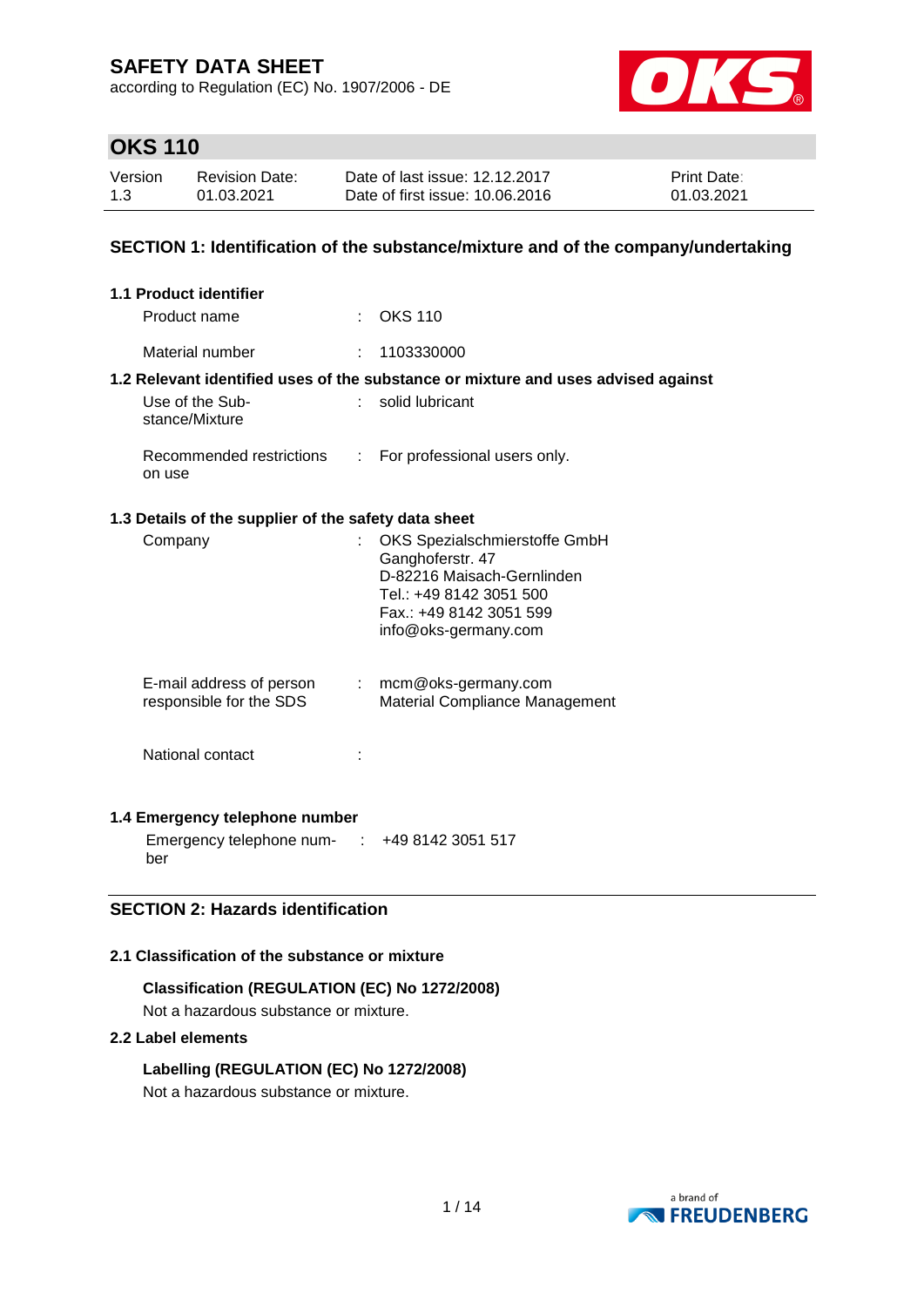according to Regulation (EC) No. 1907/2006 - DE



## **OKS 110**

| Version | <b>Revision Date:</b> | Date of last issue: 12.12.2017  | <b>Print Date:</b> |
|---------|-----------------------|---------------------------------|--------------------|
| 1.3     | 01.03.2021            | Date of first issue: 10.06.2016 | 01.03.2021         |

#### **2.3 Other hazards**

This substance/mixture contains no components considered to be either persistent, bioaccumulative and toxic (PBT), or very persistent and very bioaccumulative (vPvB) at levels of 0.1% or higher.

### **SECTION 3: Composition/information on ingredients**

#### **3.1 Substances**

| Chemical nature   | Molybdenum disulfide     |  |
|-------------------|--------------------------|--|
| <b>Components</b> |                          |  |
| Remarks           | No hazardous ingredients |  |

## **SECTION 4: First aid measures**

#### **4.1 Description of first aid measures**

| If inhaled                                                                     |  | Remove person to fresh air. If signs/symptoms continue, get<br>medical attention.<br>Keep patient warm and at rest.<br>If breathing is irregular or stopped, administer artificial respira-<br>tion. |  |  |  |
|--------------------------------------------------------------------------------|--|------------------------------------------------------------------------------------------------------------------------------------------------------------------------------------------------------|--|--|--|
| In case of skin contact                                                        |  | Remove contaminated clothing. If irritation develops, get med-<br>ical attention.<br>In case of contact, immediately flush skin with plenty of water.                                                |  |  |  |
| In case of eye contact                                                         |  | Rinse immediately with plenty of water, also under the eyelids,<br>for at least 10 minutes.<br>If eye irritation persists, consult a specialist.                                                     |  |  |  |
| If swallowed                                                                   |  | Move the victim to fresh air.<br>Do not induce vomiting without medical advice.<br>Rinse mouth with water.                                                                                           |  |  |  |
| 4.2 Most important symptoms and effects, both acute and delayed                |  |                                                                                                                                                                                                      |  |  |  |
| Symptoms                                                                       |  | No information available.                                                                                                                                                                            |  |  |  |
| <b>Risks</b>                                                                   |  | None known.                                                                                                                                                                                          |  |  |  |
| 4.3 Indication of any immediate medical attention and special treatment needed |  |                                                                                                                                                                                                      |  |  |  |

Treatment : No information available.

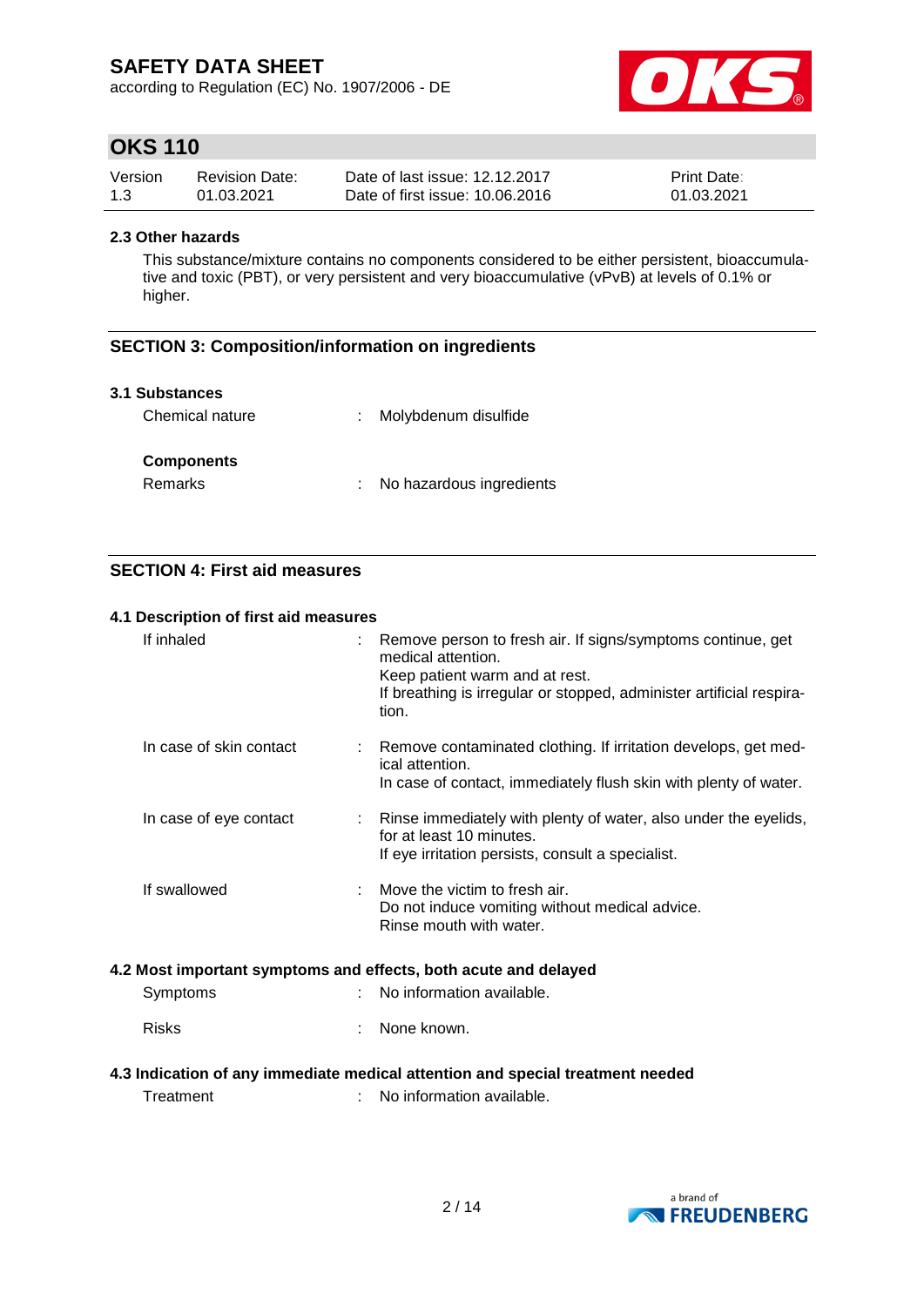according to Regulation (EC) No. 1907/2006 - DE



# **OKS 110**

| Version | <b>Revision Date:</b> | Date of last issue: 12.12.2017  | <b>Print Date:</b> |
|---------|-----------------------|---------------------------------|--------------------|
| 1.3     | 01.03.2021            | Date of first issue: 10.06.2016 | 01.03.2021         |

## **SECTION 5: Firefighting measures**

### **5.1 Extinguishing media**

| Suitable extinguishing media :                            | Use water spray, alcohol-resistant foam, dry chemical or car-<br>bon dioxide.                                                                                           |
|-----------------------------------------------------------|-------------------------------------------------------------------------------------------------------------------------------------------------------------------------|
| Unsuitable extinguishing<br>media                         | : High volume water jet                                                                                                                                                 |
| 5.2 Special hazards arising from the substance or mixture |                                                                                                                                                                         |
| Hazardous combustion prod- : Sulphur oxides<br>ucts       | Metal oxides                                                                                                                                                            |
| 5.3 Advice for firefighters                               |                                                                                                                                                                         |
| Special protective equipment :<br>for firefighters        | In the event of fire, wear self-contained breathing apparatus.<br>Use personal protective equipment. Exposure to decomposi-<br>tion products may be a hazard to health. |
| Further information                                       | Standard procedure for chemical fires.<br>Cool containers/tanks with water spray.                                                                                       |

#### **SECTION 6: Accidental release measures**

#### **6.1 Personal precautions, protective equipment and emergency procedures**

| Personal precautions                 | : Evacuate personnel to safe areas.<br>Keep people away from and upwind of spill/leak.<br>Use the indicated respiratory protection if the occupational<br>exposure limit is exceeded and/or in case of product release<br>(dust).<br>Avoid dust formation.<br>Avoid breathing dust.<br>Refer to protective measures listed in sections 7 and 8. |
|--------------------------------------|-------------------------------------------------------------------------------------------------------------------------------------------------------------------------------------------------------------------------------------------------------------------------------------------------------------------------------------------------|
| <b>6.2 Environmental precautions</b> |                                                                                                                                                                                                                                                                                                                                                 |
| Environmental precautions            | : Try to prevent the material from entering drains or water<br>courses.<br>Prevent further leakage or spillage.<br>Local authorities should be advised if significant spillages<br>cannot be contained.                                                                                                                                         |

#### **6.3 Methods and material for containment and cleaning up**

| Methods for cleaning up | : Clean up promptly by sweeping or vacuum.                       |
|-------------------------|------------------------------------------------------------------|
|                         | Keep in suitable, closed containers for disposal.                |
|                         | Avoid dispersal of dust in the air (i.e., clearing dust surfaces |
|                         | with compressed air).                                            |

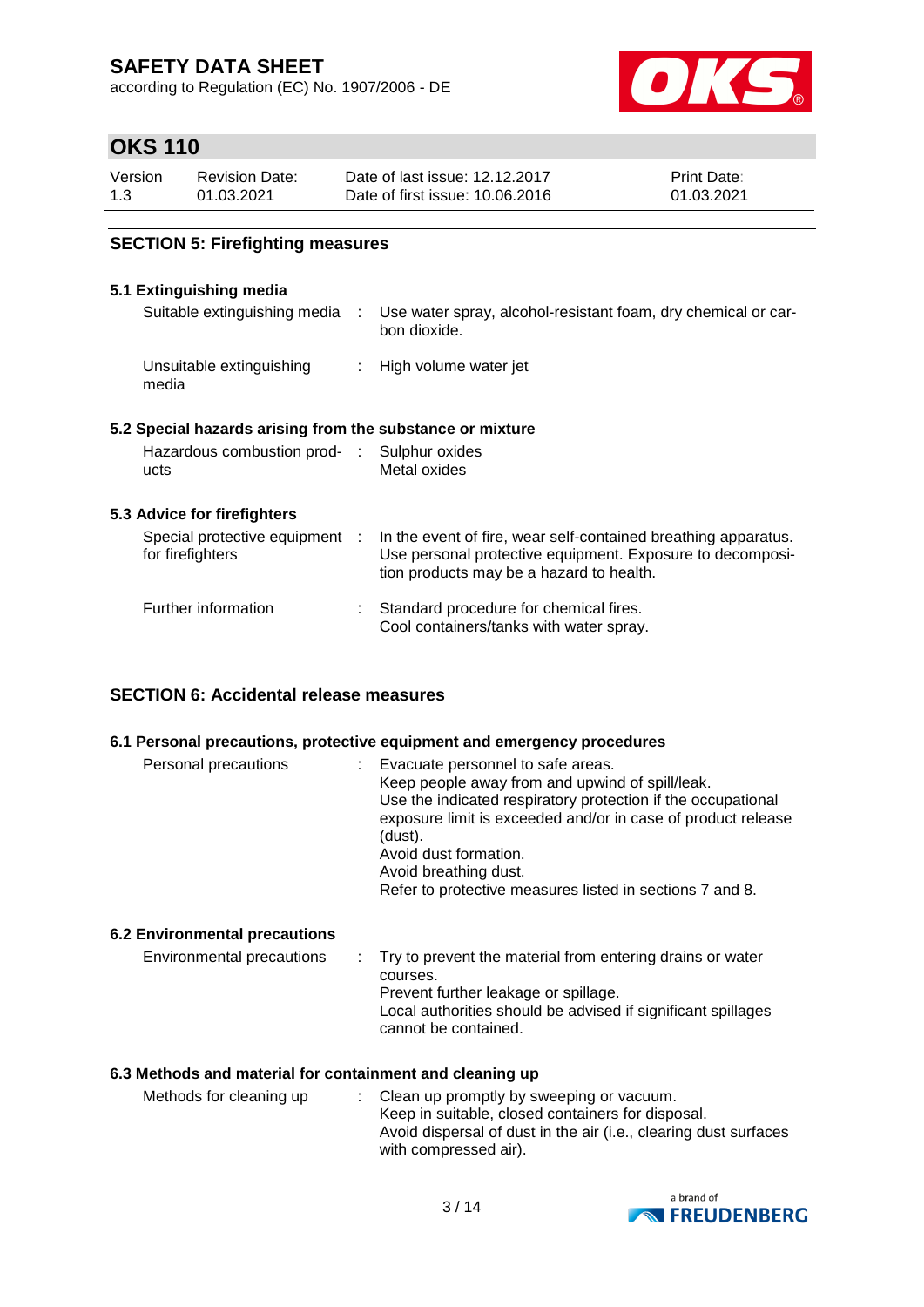according to Regulation (EC) No. 1907/2006 - DE



# **OKS 110**

| Version | <b>Revision Date:</b> | Date of last issue: 12.12.2017  | <b>Print Date:</b> |
|---------|-----------------------|---------------------------------|--------------------|
| 1.3     | 01.03.2021            | Date of first issue: 10.06.2016 | 01.03.2021         |

#### **6.4 Reference to other sections**

For personal protection see section 8.

### **SECTION 7: Handling and storage**

| 7.1 Precautions for safe handling                                |                                                                                                                                                                                                                                                                                                                                                                                                                                                                                                                            |
|------------------------------------------------------------------|----------------------------------------------------------------------------------------------------------------------------------------------------------------------------------------------------------------------------------------------------------------------------------------------------------------------------------------------------------------------------------------------------------------------------------------------------------------------------------------------------------------------------|
| Advice on safe handling                                          | Do not use in areas without adequate ventilation.<br>Do not breathe vapours/dust.<br>In case of insufficient ventilation, wear suitable respiratory<br>equipment.<br>For personal protection see section 8.<br>Smoking, eating and drinking should be prohibited in the ap-<br>plication area.<br>Wash hands and face before breaks and immediately after<br>handling the product.<br>Ensure all equipment is electrically grounded before beginning<br>transfer operations.<br>Avoid dust accumulation in enclosed space. |
| Advice on protection against<br>÷.<br>fire and explosion         | Avoid dust formation.                                                                                                                                                                                                                                                                                                                                                                                                                                                                                                      |
| Hygiene measures                                                 | Wash face, hands and any exposed skin thoroughly after<br>handling.                                                                                                                                                                                                                                                                                                                                                                                                                                                        |
| 7.2 Conditions for safe storage, including any incompatibilities |                                                                                                                                                                                                                                                                                                                                                                                                                                                                                                                            |
| Requirements for storage<br>areas and containers                 | Store in original container. Keep container closed when not in<br>use. Keep in a dry, cool and well-ventilated place. Containers<br>which are opened must be carefully resealed and kept upright<br>to prevent leakage. Electrical installations / working materials<br>must comply with the technological safety standards. Store in<br>accordance with the particular national regulations. Keep in<br>properly labelled containers.                                                                                     |
| Storage class (TRGS 510)<br>÷                                    | 13, Non Combustible Solids                                                                                                                                                                                                                                                                                                                                                                                                                                                                                                 |
| 7.3 Specific end use(s)                                          |                                                                                                                                                                                                                                                                                                                                                                                                                                                                                                                            |
| Specific use(s)                                                  | Specific instructions for handling, not required.                                                                                                                                                                                                                                                                                                                                                                                                                                                                          |

### **SECTION 8: Exposure controls/personal protection**

### **8.1 Control parameters**

Contains no substances with occupational exposure limit values.

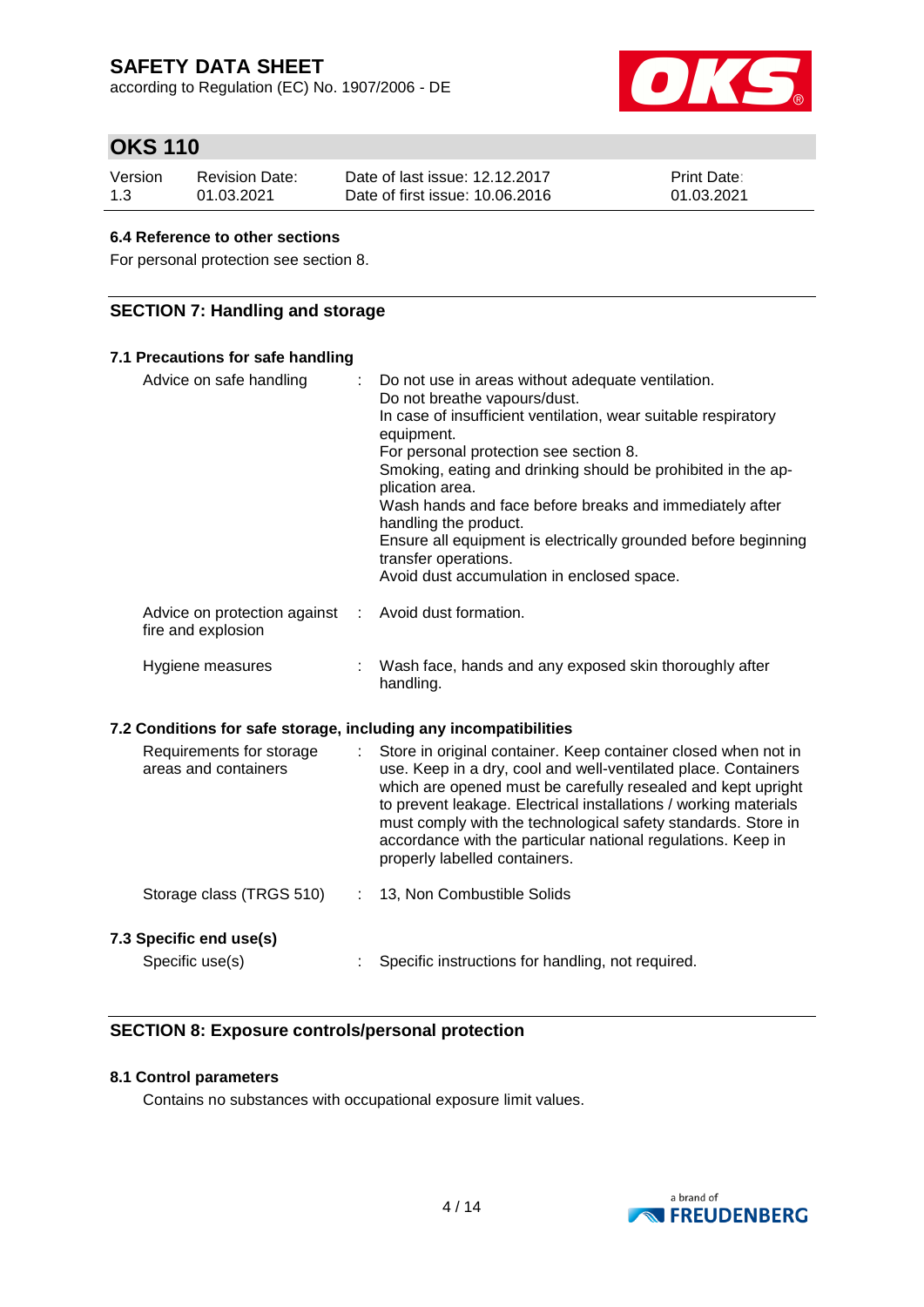according to Regulation (EC) No. 1907/2006 - DE



## **OKS 110**

| Version | <b>Revision Date:</b> | Date of last issue: 12.12.2017  | <b>Print Date:</b> |
|---------|-----------------------|---------------------------------|--------------------|
| 1.3     | 01.03.2021            | Date of first issue: 10.06.2016 | 01.03.2021         |

#### **8.2 Exposure controls**

#### **Engineering measures**

Local exhaust

Ensure that dust-handling systems (such as exhaust ducts, dust collectors, vessels, and processing equipment) are designed in a manner to prevent the escape of dust into the work area (i.e., there is no leakage from the equipment).

| Personal protective equipment                                         |                                                                                                                                                                                                                                                                                                                                                                              |
|-----------------------------------------------------------------------|------------------------------------------------------------------------------------------------------------------------------------------------------------------------------------------------------------------------------------------------------------------------------------------------------------------------------------------------------------------------------|
| Eye protection                                                        | Safety glasses with side-shields                                                                                                                                                                                                                                                                                                                                             |
| Hand protection<br>Material<br>Break through time<br>Protective index | Nitrile rubber<br>$>10$ min<br>Class 1                                                                                                                                                                                                                                                                                                                                       |
| <b>Remarks</b>                                                        | For prolonged or repeated contact use protective gloves. The<br>break through time depends amongst other things on the<br>material, the thickness and the type of glove and therefore<br>has to be measured for each case.<br>The selected protective gloves have to satisfy the specifica-<br>tions of Regulation (EU) 2016/425 and the standard EN 374<br>derived from it. |
| Respiratory protection                                                | Use the indicated respiratory protection if the occupational<br>exposure limit is exceeded and/or in case of product release<br>(dust).                                                                                                                                                                                                                                      |
| Filter type                                                           | P <sub>2</sub> filter                                                                                                                                                                                                                                                                                                                                                        |
| Protective measures                                                   | The type of protective equipment must be selected according<br>to the concentration and amount of the dangerous substance<br>at the specific workplace.<br>Choose body protection in relation to its type, to the concen-<br>tration and amount of dangerous substances, and to the spe-<br>cific work-place.                                                                |

### **SECTION 9: Physical and chemical properties**

#### **9.1 Information on basic physical and chemical properties**

| Appearance      | powder            |
|-----------------|-------------------|
| Colour          | grey              |
| Odour           | odourless         |
| Odour Threshold | No data available |

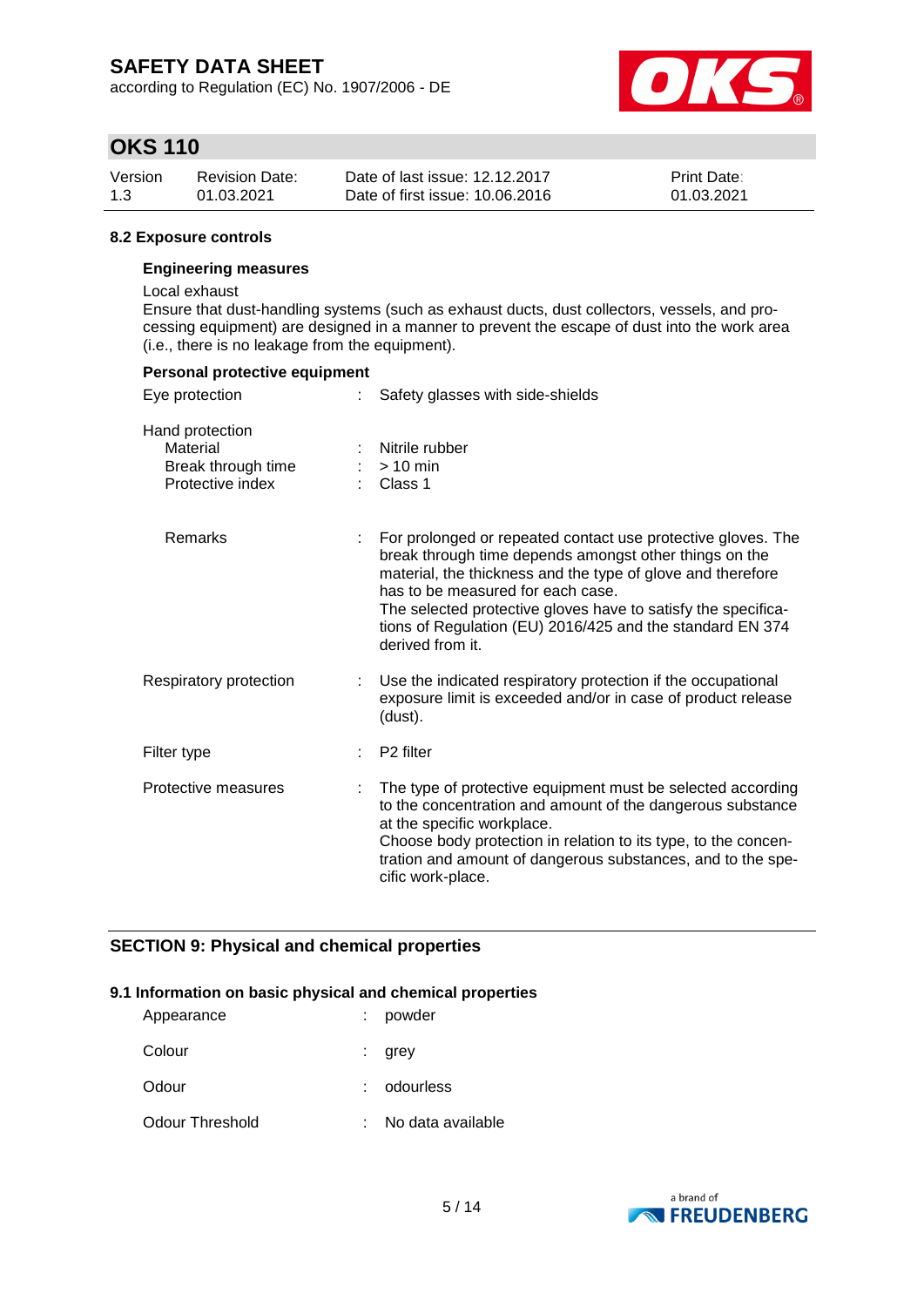according to Regulation (EC) No. 1907/2006 - DE



# **OKS 110**

| Version<br>1.3 |                     | <b>Revision Date:</b><br>01.03.2021                 |                             | Date of last issue: 12.12.2017<br>Date of first issue: 10.06.2016 | Print Date:<br>01.03.2021 |
|----------------|---------------------|-----------------------------------------------------|-----------------------------|-------------------------------------------------------------------|---------------------------|
|                |                     |                                                     |                             |                                                                   |                           |
|                | pH                  |                                                     | t                           | Not applicable                                                    |                           |
|                |                     | Melting point/range                                 |                             | 1.185 °C                                                          |                           |
|                |                     | Boiling point/boiling range                         | ÷                           | No data available                                                 |                           |
|                | Flash point         |                                                     | ÷.                          | Not applicable                                                    |                           |
|                |                     | Evaporation rate                                    |                             | No data available                                                 |                           |
|                |                     | Flammability (solid, gas)                           | ÷                           | Will not burn                                                     |                           |
|                |                     | Upper explosion limit / Upper<br>flammability limit | ÷                           | No data available                                                 |                           |
|                |                     | Lower explosion limit / Lower<br>flammability limit | $\ddot{\phantom{a}}$        | 250.000 mg/m3                                                     |                           |
|                |                     | Vapour pressure                                     | ÷                           | < 0,001 hPa (20 °C)                                               |                           |
|                |                     | Relative vapour density                             | ÷                           | No data available                                                 |                           |
|                | Density             |                                                     |                             | 4,80 g/cm3<br>(20 °C)                                             |                           |
|                | <b>Bulk density</b> |                                                     |                             | 400 - 1.400 kg/m3                                                 |                           |
|                | Solubility(ies)     | Water solubility                                    |                             | insoluble                                                         |                           |
|                |                     | Solubility in other solvents                        | $\mathcal{I}^{\mathcal{I}}$ | No data available                                                 |                           |
|                |                     | Partition coefficient: n-<br>octanol/water          | ÷                           | No data available                                                 |                           |
|                |                     | Auto-ignition temperature                           |                             | 520 °C                                                            |                           |
|                |                     | Decomposition temperature                           |                             | No data available                                                 |                           |
|                | Viscosity           | Viscosity, dynamic                                  |                             | No data available                                                 |                           |
|                |                     | Viscosity, kinematic                                | ÷                           | No data available                                                 |                           |
|                |                     | <b>Explosive properties</b>                         | ÷                           | Not explosive                                                     |                           |
|                |                     | Oxidizing properties                                |                             | No data available                                                 |                           |
|                |                     | 9.2 Other information                               |                             |                                                                   |                           |



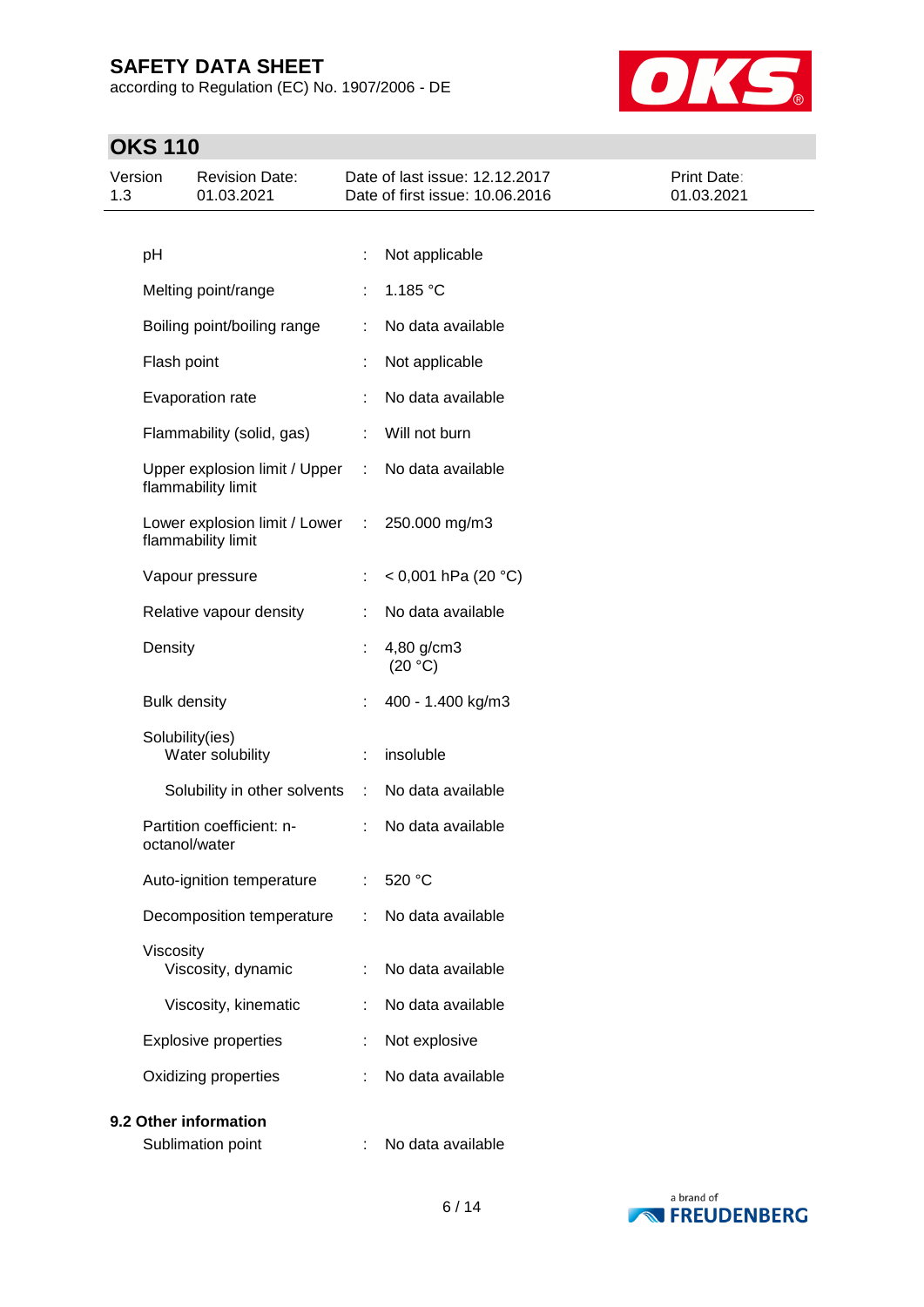according to Regulation (EC) No. 1907/2006 - DE



## **OKS 110**

| Version | <b>Revision Date:</b> | Date of last issue: 12.12.2017  | <b>Print Date:</b> |
|---------|-----------------------|---------------------------------|--------------------|
| 1.3     | 01.03.2021            | Date of first issue: 10.06.2016 | 01.03.2021         |
|         |                       |                                 |                    |

Self-ignition : No data available

## **SECTION 10: Stability and reactivity**

#### **10.1 Reactivity**

No hazards to be specially mentioned.

#### **10.2 Chemical stability**

Stable under normal conditions.

#### **10.3 Possibility of hazardous reactions**

Hazardous reactions : Dust can form an explosive mixture in air.

### **10.4 Conditions to avoid**

| Conditions to avoid |  | No conditions to be specially mentioned. |
|---------------------|--|------------------------------------------|
|---------------------|--|------------------------------------------|

#### **10.5 Incompatible materials**

Materials to avoid : No materials to be especially mentioned.

### **10.6 Hazardous decomposition products**

No decomposition if stored and applied as directed.

### **SECTION 11: Toxicological information**

### **11.1 Information on toxicological effects**

| <b>Acute toxicity</b>            |                                                                                                                                                    |
|----------------------------------|----------------------------------------------------------------------------------------------------------------------------------------------------|
| <b>Product:</b>                  |                                                                                                                                                    |
| Acute oral toxicity              | Remarks: This information is not available.                                                                                                        |
| Acute inhalation toxicity        | Symptoms: Inhalation may provoke the following symptoms:,<br>Respiratory disorder, Dust may cause sore throat and pains in<br>the lungs and chest. |
| Acute dermal toxicity            | : Remarks: This information is not available.                                                                                                      |
| <b>Skin corrosion/irritation</b> |                                                                                                                                                    |
| <b>Product:</b><br>Remarks       | This information is not available.                                                                                                                 |

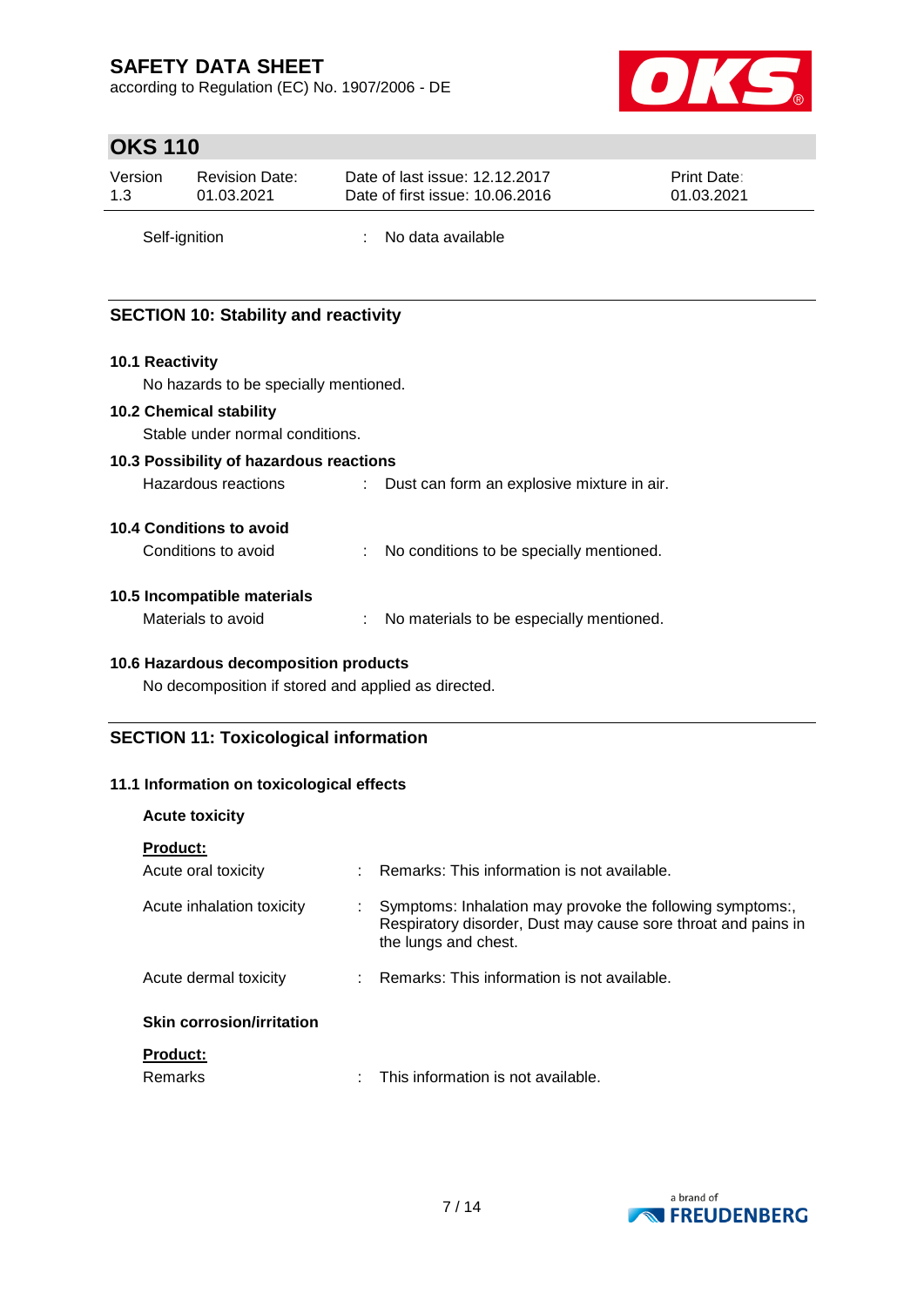according to Regulation (EC) No. 1907/2006 - DE



# **OKS 110**

| Version<br>1.3 |                | <b>Revision Date:</b><br>01.03.2021 |    | Date of last issue: 12.12.2017<br>Date of first issue: 10.06.2016  | Print Date:<br>01.03.2021 |
|----------------|----------------|-------------------------------------|----|--------------------------------------------------------------------|---------------------------|
|                |                | Serious eye damage/eye irritation   |    |                                                                    |                           |
|                | Product:       |                                     |    |                                                                    |                           |
|                | Remarks        |                                     | ÷  | Contact with eyes may cause irritation.                            |                           |
|                |                | Respiratory or skin sensitisation   |    |                                                                    |                           |
|                | Product:       |                                     |    |                                                                    |                           |
|                | Remarks        |                                     | ÷  | This information is not available.                                 |                           |
|                |                | <b>Germ cell mutagenicity</b>       |    |                                                                    |                           |
|                | Product:       |                                     |    |                                                                    |                           |
|                |                | Genotoxicity in vitro               |    | : Remarks: No data available                                       |                           |
|                |                | Genotoxicity in vivo                | ÷. | Remarks: No data available                                         |                           |
|                |                | Carcinogenicity                     |    |                                                                    |                           |
|                | Product:       |                                     |    |                                                                    |                           |
|                | <b>Remarks</b> |                                     | ÷  | No data available                                                  |                           |
|                |                | <b>Reproductive toxicity</b>        |    |                                                                    |                           |
|                | Product:       |                                     |    |                                                                    |                           |
|                |                | Effects on fertility                |    | : Remarks: No data available                                       |                           |
|                | ment           | Effects on foetal develop-          |    | : Remarks: No data available                                       |                           |
|                |                | <b>Repeated dose toxicity</b>       |    |                                                                    |                           |
|                | Product:       |                                     |    |                                                                    |                           |
|                | Remarks        |                                     | ٠  | This information is not available.                                 |                           |
|                |                | <b>Aspiration toxicity</b>          |    |                                                                    |                           |
|                | Product:       |                                     |    |                                                                    |                           |
|                |                | This information is not available.  |    |                                                                    |                           |
|                |                | <b>Further information</b>          |    |                                                                    |                           |
|                | Product:       |                                     |    |                                                                    |                           |
|                | Remarks        |                                     |    | Prolonged or repeated inhalation may cause damage to the<br>lungs. |                           |

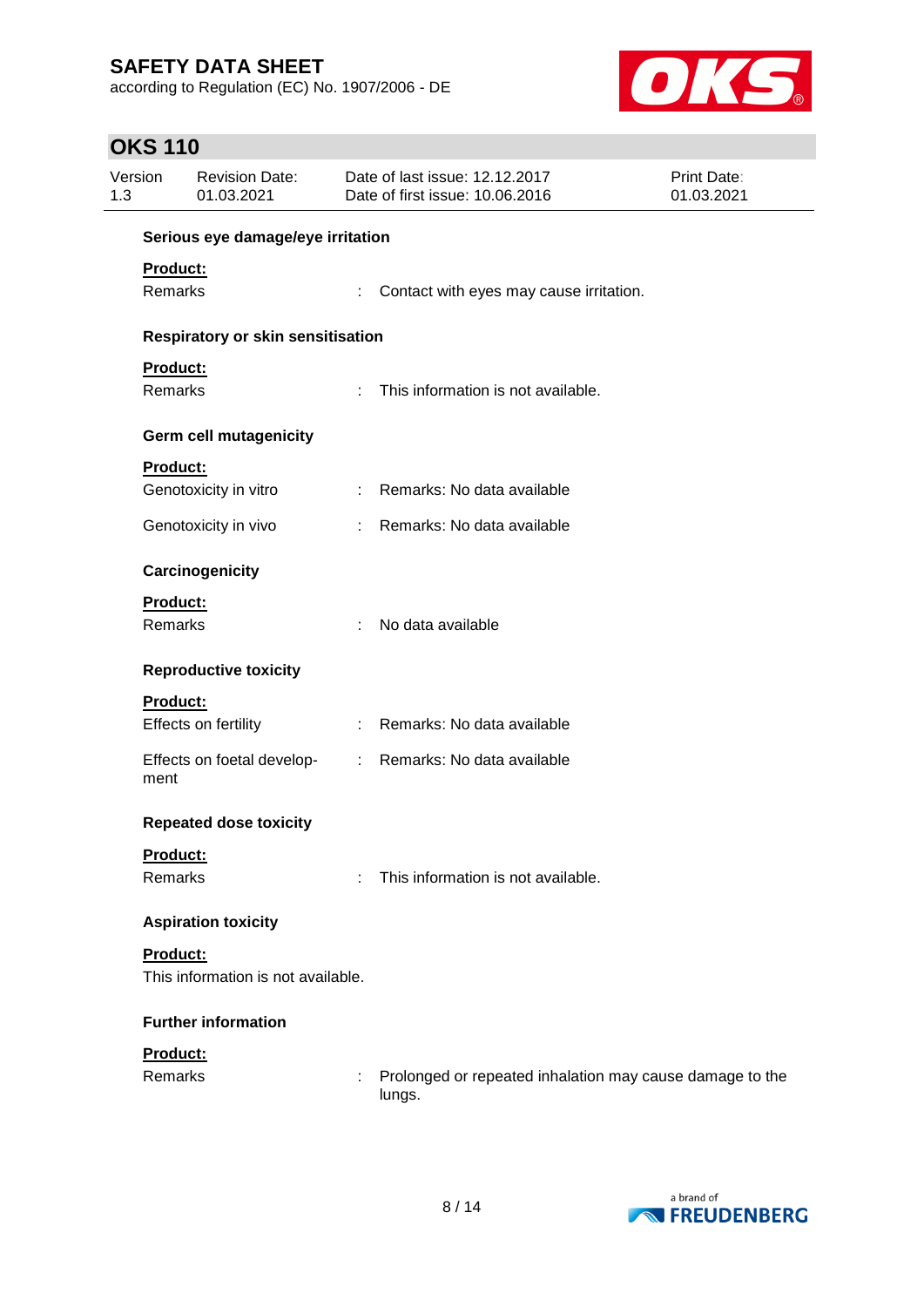according to Regulation (EC) No. 1907/2006 - DE



# **OKS 110**

| Version | <b>Revision Date:</b> | Date of last issue: 12.12.2017  | <b>Print Date:</b> |
|---------|-----------------------|---------------------------------|--------------------|
| 1.3     | 01.03.2021            | Date of first issue: 10.06.2016 | 01.03.2021         |

### **SECTION 12: Ecological information**

#### **12.1 Toxicity**

| <b>Product:</b>                                                                     |   |                              |
|-------------------------------------------------------------------------------------|---|------------------------------|
| Toxicity to fish                                                                    |   | Remarks: No data available   |
| Toxicity to daphnia and other : Remarks: No data available<br>aquatic invertebrates |   |                              |
| Toxicity to algae/aquatic<br>plants                                                 |   | : Remarks: No data available |
| Toxicity to microorganisms                                                          | ÷ | Remarks: No data available   |

#### **12.2 Persistence and degradability**

#### **Product:**

| Biodegradability                                                 | Remarks: No data available |
|------------------------------------------------------------------|----------------------------|
| Physico-chemical removabil- : Remarks: No data available<br>-itv |                            |

#### **12.3 Bioaccumulative potential**

#### **Product:**

| Bioaccumulation |  | : Remarks: This substance is not considered to be persistent, |
|-----------------|--|---------------------------------------------------------------|
|                 |  | bioaccumulating and toxic (PBT).                              |
|                 |  | This substance is not considered to be very persistent and    |
|                 |  | very bioaccumulating (vPvB).                                  |

#### **12.4 Mobility in soil**

| <b>Product:</b> |  |
|-----------------|--|
|                 |  |

| Mobility                                           | Remarks: No data available   |
|----------------------------------------------------|------------------------------|
| Distribution among environ-<br>mental compartments | : Remarks: No data available |

## **12.5 Results of PBT and vPvB assessment**

| <b>Product:</b> |                                                                                                                                                                                                               |
|-----------------|---------------------------------------------------------------------------------------------------------------------------------------------------------------------------------------------------------------|
| Assessment      | This substance/mixture contains no components considered<br>to be either persistent, bioaccumulative and toxic (PBT), or<br>very persistent and very bioaccumulative (vPvB) at levels of<br>$0.1\%$ or higher |

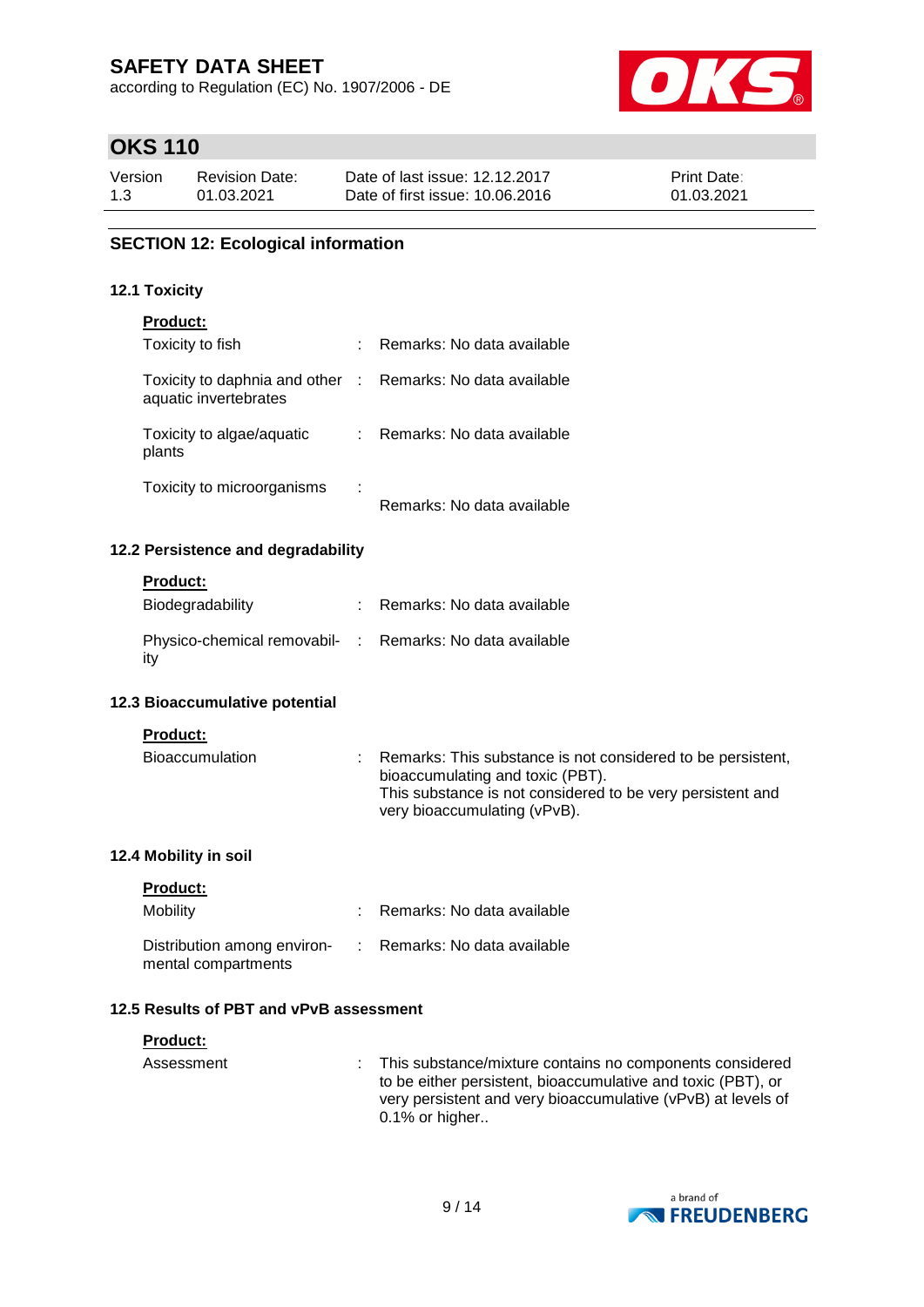according to Regulation (EC) No. 1907/2006 - DE



# **OKS 110**

| Version | Revision Date: | Date of last issue: 12.12.2017  | <b>Print Date:</b> |
|---------|----------------|---------------------------------|--------------------|
| 1.3     | 01.03.2021     | Date of first issue: 10.06.2016 | 01.03.2021         |

#### **12.6 Other adverse effects**

#### **Product:**

Additional ecological infor-: No information on ecology is available. mation

### **SECTION 13: Disposal considerations**

| 13.1 Waste treatment methods |    |                                                                                                                                                                        |
|------------------------------|----|------------------------------------------------------------------------------------------------------------------------------------------------------------------------|
| Product                      | t  | The product should not be allowed to enter drains, water<br>courses or the soil.                                                                                       |
|                              |    | Waste codes should be assigned by the user based on the<br>application for which the product was used.                                                                 |
| Contaminated packaging       | t. | Packaging that is not properly emptied must be disposed of as<br>the unused product.<br>Dispose of waste product or used containers according to<br>local regulations. |
|                              |    | The following Waste Codes are only suggestions:                                                                                                                        |
| Waste Code                   |    | unused product<br>06 06 03, wastes containing sulphides other than those men-<br>tioned in 06 06 02                                                                    |
|                              |    | uncleaned packagings<br>15 01 10, packaging containing residues of or contaminated<br>by hazardous substances                                                          |

### **SECTION 14: Transport information**

#### **14.1 UN number**

| <b>ADN</b>                   | Not regulated as a dangerous good |
|------------------------------|-----------------------------------|
| <b>ADR</b>                   | Not regulated as a dangerous good |
| <b>RID</b>                   | Not regulated as a dangerous good |
| <b>IMDG</b>                  | Not regulated as a dangerous good |
| <b>IATA</b>                  | Not regulated as a dangerous good |
| 14.2 UN proper shipping name |                                   |
| <b>ADN</b>                   | Not regulated as a dangerous good |
| <b>ADR</b>                   | Not regulated as a dangerous good |
|                              |                                   |

**RID** : Not regulated as a dangerous good

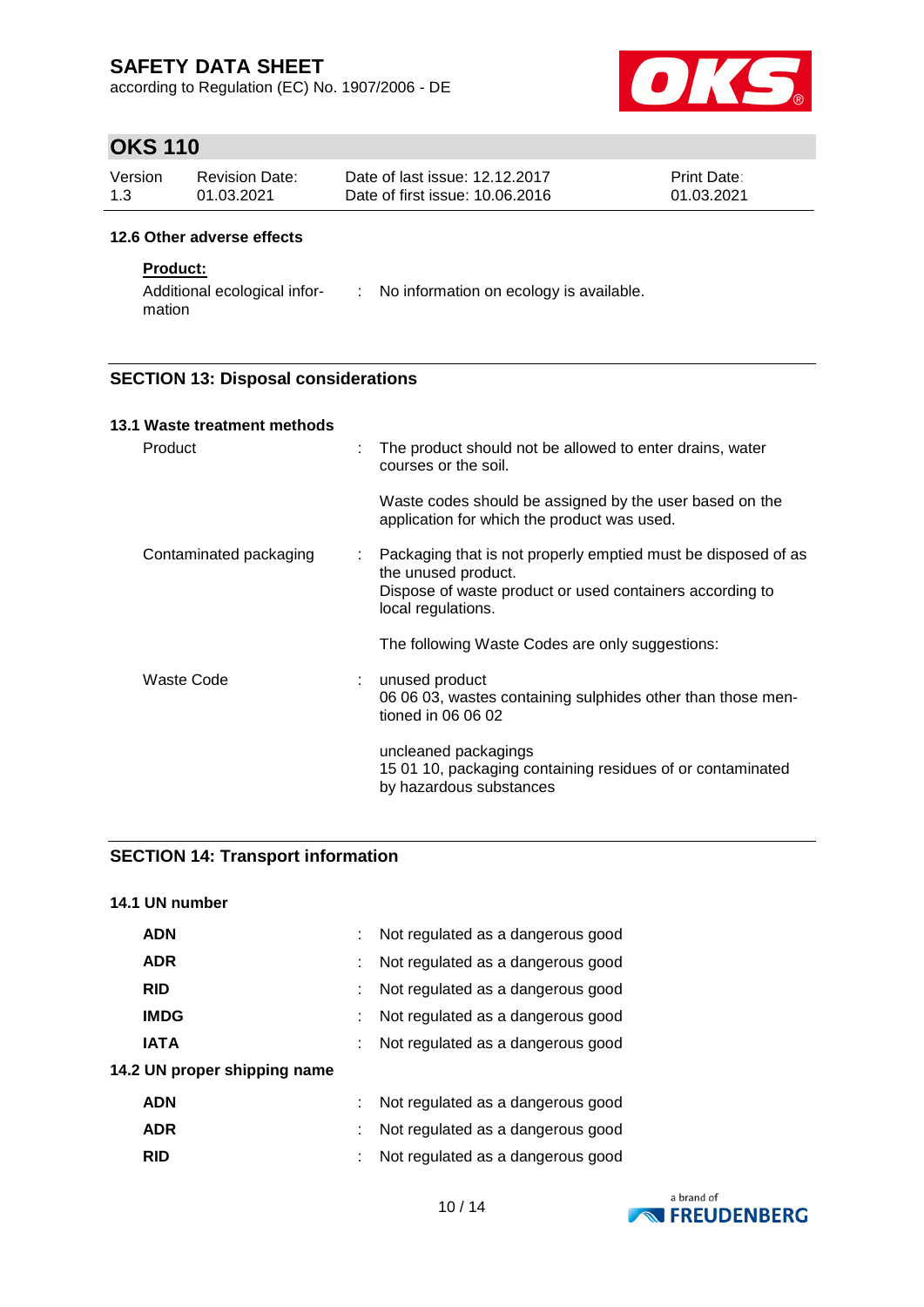according to Regulation (EC) No. 1907/2006 - DE



# **OKS 110**

| Version<br>1.3 |             | <b>Revision Date:</b><br>01.03.2021                 |   | Date of last issue: 12.12.2017<br>Date of first issue: 10.06.2016       | Print Date:<br>01.03.2021 |
|----------------|-------------|-----------------------------------------------------|---|-------------------------------------------------------------------------|---------------------------|
|                |             |                                                     |   |                                                                         |                           |
|                | <b>IMDG</b> |                                                     | ÷ | Not regulated as a dangerous good                                       |                           |
|                | <b>IATA</b> |                                                     |   | Not regulated as a dangerous good                                       |                           |
|                |             | 14.3 Transport hazard class(es)                     |   |                                                                         |                           |
|                | <b>ADN</b>  |                                                     | ÷ | Not regulated as a dangerous good                                       |                           |
|                | <b>ADR</b>  |                                                     |   | Not regulated as a dangerous good                                       |                           |
|                | <b>RID</b>  |                                                     |   | Not regulated as a dangerous good                                       |                           |
|                | <b>IMDG</b> |                                                     |   | Not regulated as a dangerous good                                       |                           |
|                | <b>IATA</b> |                                                     |   | Not regulated as a dangerous good                                       |                           |
|                |             | 14.4 Packing group                                  |   |                                                                         |                           |
|                | <b>ADN</b>  |                                                     | t | Not regulated as a dangerous good                                       |                           |
|                | <b>ADR</b>  |                                                     |   | Not regulated as a dangerous good                                       |                           |
|                | <b>RID</b>  |                                                     |   | Not regulated as a dangerous good                                       |                           |
|                | <b>IMDG</b> |                                                     |   | Not regulated as a dangerous good                                       |                           |
|                |             | <b>IATA (Cargo)</b>                                 |   | Not regulated as a dangerous good                                       |                           |
|                |             | <b>IATA (Passenger)</b>                             |   | Not regulated as a dangerous good                                       |                           |
|                |             | <b>14.5 Environmental hazards</b>                   |   |                                                                         |                           |
|                | <b>ADN</b>  |                                                     | ÷ | Not regulated as a dangerous good                                       |                           |
|                | <b>ADR</b>  |                                                     |   | Not regulated as a dangerous good                                       |                           |
|                | <b>RID</b>  |                                                     |   | Not regulated as a dangerous good                                       |                           |
|                | <b>IMDG</b> |                                                     |   | Not regulated as a dangerous good                                       |                           |
|                |             | <b>IATA (Passenger)</b>                             | ÷ | Not regulated as a dangerous good                                       |                           |
|                |             | <b>IATA (Cargo)</b>                                 |   | Not regulated as a dangerous good                                       |                           |
|                |             | 14.6 Special precautions for user<br>Not applicable |   |                                                                         |                           |
|                |             |                                                     |   | 14.7 Transport in bulk according to Annex II of Marpol and the IBC Code |                           |
|                | Remarks     |                                                     |   | Not applicable for product as supplied.                                 |                           |

### **SECTION 15: Regulatory information**

#### **15.1 Safety, health and environmental regulations/legislation specific for the substance or mixture**

| REACH - Candidate List of Substances of Very High<br>Concern for Authorisation (Article 59). |    | : This product does not contain sub-<br>stances of very high concern (Regu-<br>lation (EC) No 1907/2006 (REACH),<br>Article 57). |
|----------------------------------------------------------------------------------------------|----|----------------------------------------------------------------------------------------------------------------------------------|
| REACH - List of substances subject to authorisation<br>(Annex XIV)                           | ÷. | Not applicable                                                                                                                   |

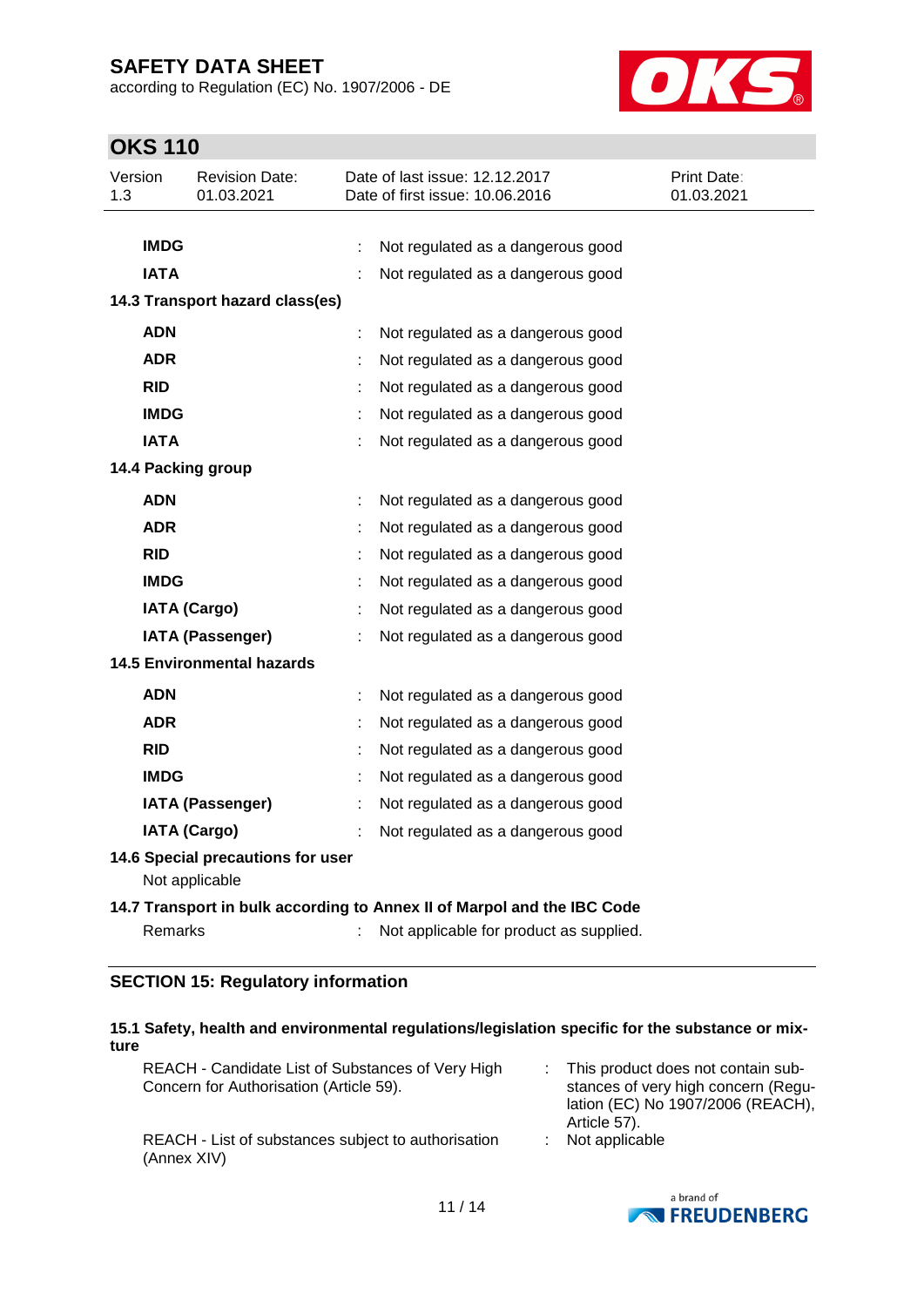according to Regulation (EC) No. 1907/2006 - DE



| <b>OKS 110</b> |  |
|----------------|--|
|----------------|--|

| Version<br>1.3 |           | <b>Revision Date:</b><br>01.03.2021                                                                                                                  |    | Date of last issue: 12.12.2017<br>Date of first issue: 10.06.2016                                                                                                                                                                             |                             | Print Date:<br>01.03.2021                                                                                         |
|----------------|-----------|------------------------------------------------------------------------------------------------------------------------------------------------------|----|-----------------------------------------------------------------------------------------------------------------------------------------------------------------------------------------------------------------------------------------------|-----------------------------|-------------------------------------------------------------------------------------------------------------------|
|                |           | Regulation (EC) No 1005/2009 on substances that de-<br>plete the ozone layer                                                                         |    |                                                                                                                                                                                                                                               | ÷                           | Not applicable                                                                                                    |
|                |           | tants (recast)                                                                                                                                       |    | Regulation (EU) 2019/1021 on persistent organic pollu-                                                                                                                                                                                        | $\mathcal{I}^{\mathcal{I}}$ | Not applicable                                                                                                    |
|                |           | Regulation (EC) No 649/2012 of the European Parlia-<br>of dangerous chemicals                                                                        |    | ment and the Council concerning the export and import                                                                                                                                                                                         | ÷                           | Not applicable                                                                                                    |
|                |           | REACH - Restrictions on the manufacture, placing on<br>the market and use of certain dangerous substances,<br>preparations and articles (Annex XVII) |    |                                                                                                                                                                                                                                               | ÷                           | Not applicable                                                                                                    |
|                |           |                                                                                                                                                      |    | major-accident hazards involving dangerous substances.<br>Not applicable                                                                                                                                                                      |                             | Seveso III: Directive 2012/18/EU of the European Parliament and of the Council on the control of                  |
|                | (Germany) | Water contaminating class                                                                                                                            | t. | not water endangering<br>nwg<br>Code Number: 3.331<br>Classification according to AwSV, Annex 1 (4)                                                                                                                                           |                             |                                                                                                                   |
|                |           | TA Luft List (Germany)                                                                                                                               |    | Total dust:<br>others: 100 %                                                                                                                                                                                                                  |                             |                                                                                                                   |
|                |           |                                                                                                                                                      |    | Inorganic substances in powdered form:<br>Not applicable<br>Not applicable<br>Organic Substances:<br>Not applicable<br>Carcinogenic substances:<br>Not applicable<br>Mutagenic:<br>Not applicable<br>Toxic to reproduction:<br>Not applicable |                             | Inorganic substances in vapour or gaseous form:                                                                   |
|                |           | Volatile organic compounds                                                                                                                           |    | Not applicable                                                                                                                                                                                                                                |                             | Directive 2010/75/EU of 24 November 2010 on industrial<br>emissions (integrated pollution prevention and control) |
|                |           | 15.2 Chemical safety assessment                                                                                                                      |    |                                                                                                                                                                                                                                               |                             |                                                                                                                   |

This information is not available.

## **SECTION 16: Other information**

### **Full text of other abbreviations**

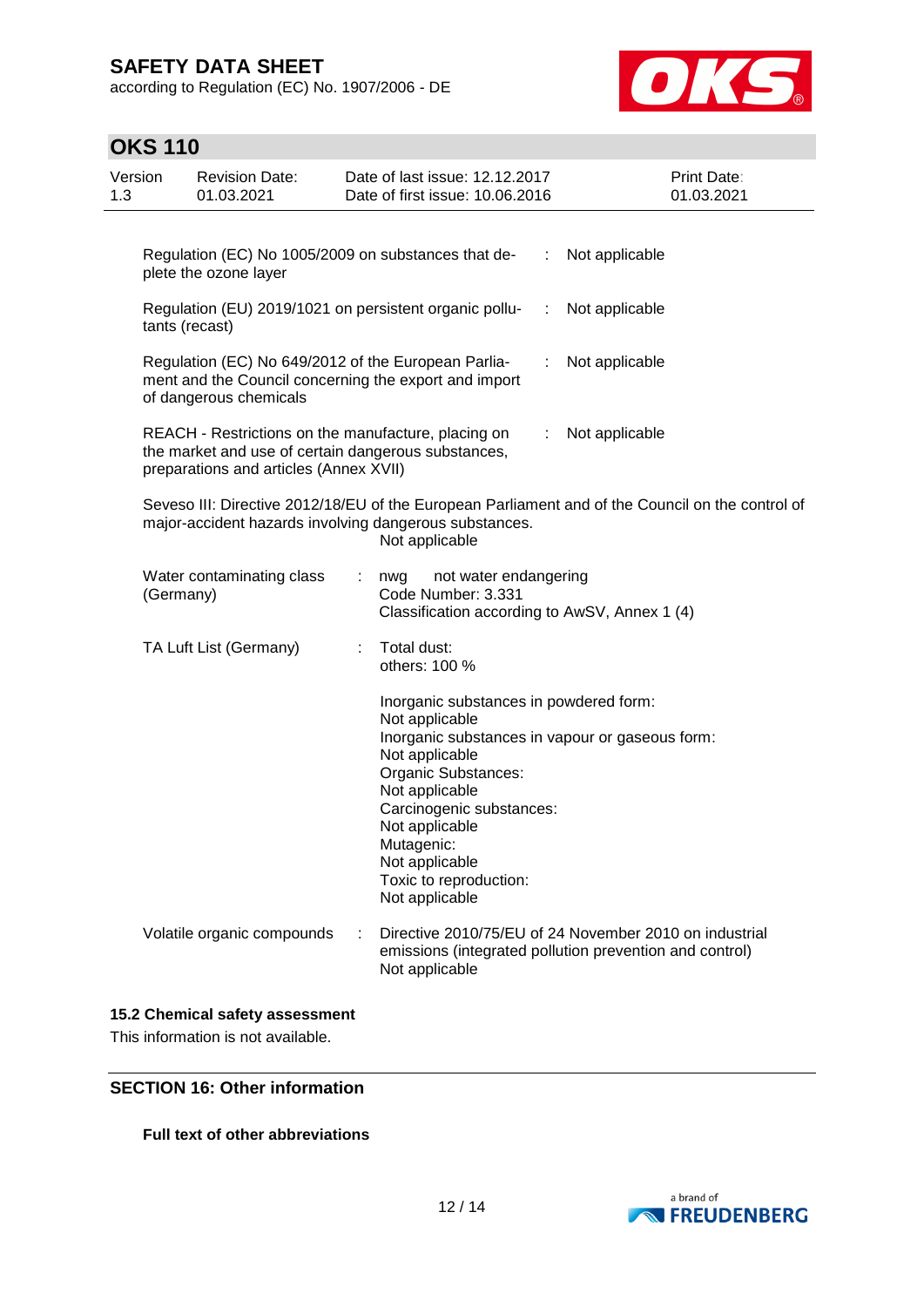according to Regulation (EC) No. 1907/2006 - DE



## **OKS 110**

| Version | Revision Date: | Date of last issue: 12.12.2017  | <b>Print Date:</b> |
|---------|----------------|---------------------------------|--------------------|
| 1.3     | 01.03.2021     | Date of first issue: 10.06.2016 | 01.03.2021         |

ADN - European Agreement concerning the International Carriage of Dangerous Goods by Inland Waterways; ADR - European Agreement concerning the International Carriage of Dangerous Goods by Road; AICS - Australian Inventory of Chemical Substances; ASTM - American Society for the Testing of Materials; bw - Body weight; CLP - Classification Labelling Packaging Regulation; Regulation (EC) No 1272/2008; CMR - Carcinogen, Mutagen or Reproductive Toxicant; DIN - Standard of the German Institute for Standardisation; DSL - Domestic Substances List (Canada); ECHA - European Chemicals Agency; EC-Number - European Community number; ECx - Concentration associated with x% response; ELx - Loading rate associated with x% response; EmS - Emergency Schedule; ENCS - Existing and New Chemical Substances (Japan); ErCx - Concentration associated with x% growth rate response; GHS - Globally Harmonized System; GLP - Good Laboratory Practice; IARC - International Agency for Research on Cancer; IATA - International Air Transport Association; IBC - International Code for the Construction and Equipment of Ships carrying Dangerous Chemicals in Bulk; IC50 - Half maximal inhibitory concentration; ICAO - International Civil Aviation Organization; IECSC - Inventory of Existing Chemical Substances in China; IMDG - International Maritime Dangerous Goods; IMO - International Maritime Organization; ISHL - Industrial Safety and Health Law (Japan); ISO - International Organisation for Standardization; KECI - Korea Existing Chemicals Inventory; LC50 - Lethal Concentration to 50 % of a test population; LD50 - Lethal Dose to 50% of a test population (Median Lethal Dose); MARPOL - International Convention for the Prevention of Pollution from Ships; n.o.s. - Not Otherwise Specified; NO(A)EC - No Observed (Adverse) Effect Concentration; NO(A)EL - No Observed (Adverse) Effect Level; NOELR - No Observable Effect Loading Rate; NZIoC - New Zealand Inventory of Chemicals; OECD - Organization for Economic Co-operation and Development; OPPTS - Office of Chemical Safety and Pollution Prevention; PBT - Persistent, Bioaccumulative and Toxic substance; PICCS - Philippines Inventory of Chemicals and Chemical Substances; (Q)SAR - (Quantitative) Structure Activity Relationship; REACH - Regulation (EC) No 1907/2006 of the European Parliament and of the Council concerning the Registration, Evaluation, Authorisation and Restriction of Chemicals; RID - Regulations concerning the International Carriage of Dangerous Goods by Rail; SADT - Self-Accelerating Decomposition Temperature; SDS - Safety Data Sheet; SVHC - Substance of Very High Concern; TCSI - Taiwan Chemical Substance Inventory; TRGS - Technical Rule for Hazardous Substances; TSCA - Toxic Substances Control Act (United States); UN - United Nations; vPvB - Very Persistent and Very Bioaccumulative

#### **Further information**

This safety data sheet applies only to products as originally packed and labelled. The information contained therein may not be reproduced or modified without our express written permission. Any forwarding of this document is only permitted to the extent required by law. Any further, in particular public, dissemination of the safety data sheet (e.g. as a document for download from the Internet) is not permitted without our express written consent. We provide our customers with amended safety data sheets as prescribed by law. The customer is responsible for passing on safety data sheets and any amendments contained therein to its own customers, employees and other users of the product. We provide no guarantee that safety data sheets received by users from third parties are up-to-date. All information and instructions in this safety data sheet have been compiled to the best of our knowledge and are based on the information available to us on the day of publication. The information provided is intended to describe the product in relation to the required safety measures; it is neither an assurance of characteristics nor a guarantee of the product's suitability for particular applications and does not justify any contractual legal relationship. The existence of a safety data sheet for a particular jurisdiction does not necessarily mean that import or use within that jurisdiction is legally permitted. If you have any questions, please contact your responsible sales contact or authorized trading partner.